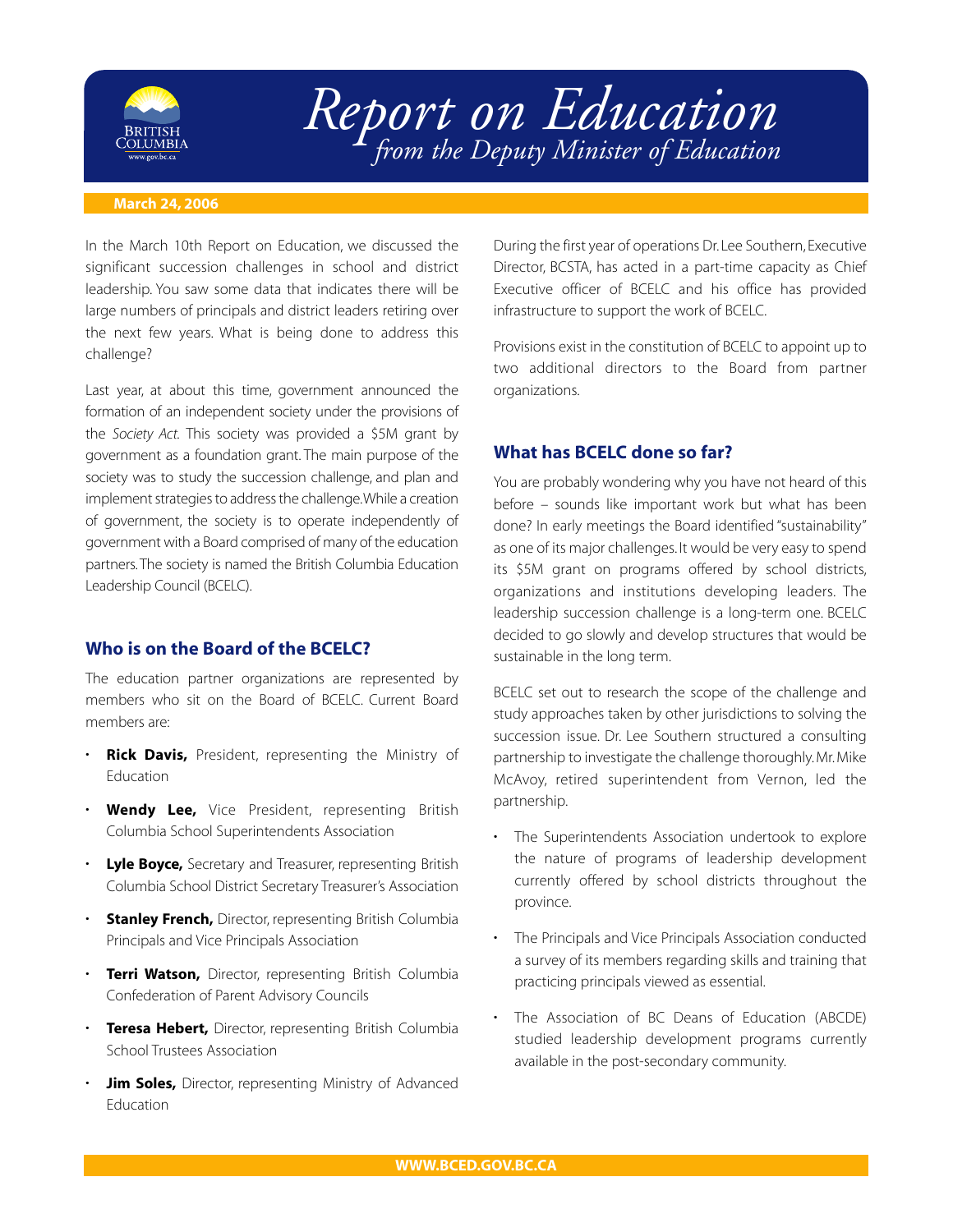- International research and initiatives were studied with the assistance of consultants from abroad.
- Corinne Clark assisted by Patricia Shields, Bev Rundall and Dorothy Fowler put their minds to the smartest leadership program delivery system that could be designed.

On February 17 and 18 this information was shared with a symposium involving close to 100 participants from the education community including parents, teachers, principals, superintendents, university faculty and others. The Board of BCELC now need to consider the advice and feedback gathered from that group to determine the smartest design of a sustainable leadership development program that will address the succession challenge now and in the long term. Stay tuned as the outcomes of this planning are announced.

BCELC has also undertaken some other significant projects. BCELC has supported, with grants, the newly minted Certificate in School Management and Leadership (CSML) offered by the University of Victoria (UVIC). This innovative graduate certificate ladders into Masters programs and provides learners with a firm foundation to undertake school leadership. The program was developed by UVIC in conjunction with the expertise of Dr. Judy Halbert and Dr. Linda Kaser. BCELC's support for this program established the first cohort of 24 students last July. It is anticipated that up to an additional 90 students will enroll over the next academic year.UVIC and associate Dean, Dr.Yvonne Martin were central to this exciting partnership.

BCELC supports the Network of Performance Based Schools (NPBS) by offering administrative and business services in the background for this BC grown networking phenomenon. Many teacher leaders emerge from network schools and continue as teachers to lead in schools or move on to formal leadership roles.

BCELC has several proposals from school districts and other organizations under consideration. The board is now

wrestling with the task of considering those proposals in light of the growing framework of sustainability.

You may be interested in the following websites. If you think the leadership development field is empty, you should know that several districts have existing quality leadership programs. Kamloops, for example, has a long history with its program. Surrey has an extensive program that is web accessible (www.leadershipacademy.sd36.bc.ca/leadershipdevprog/ index.htm).

The BCELC website is under development but worth a look. (www.bcelc.ca/main/)

# **Odds and Ends**

# **What did the BCTF decide at their AGM regarding School Planning Councils (SPCs)?**

It is our understanding, based on reports coming out of the BCTF AGM, that a resolution to cease participation in School Planning Councils was passed.We do not know the details of the implementation of this resolution and understand that the BCTF executive are yet to determine when teachers will be asked to withdraw for SPCs. For now, it should be business as usual. The BCTF believes the SPCs are preoccupied with evidence, student achievement results and data arising from high stakes testing as they develop the school plans.It seems incongruous that teachers will not be involved in planning to improve student achievement in each school in the province. Next week, we will write about our assessment, testing and evidence framework – Is FSA really bad for kids?

### **What about the Learning Roundtable?**

The Roundtable continues to talk about the complex issues related to Class Size and Class Composition. All parties at the Roundtable are committed to providing the best learning conditions possible to our students.The BCTF calls for a system of class size maximums and staffing ratios similar to what was in place prior to 2002. The remaining partners are looking for other solutions that provide greater discretion and flexibility but support student learning. Much of the last meeting was